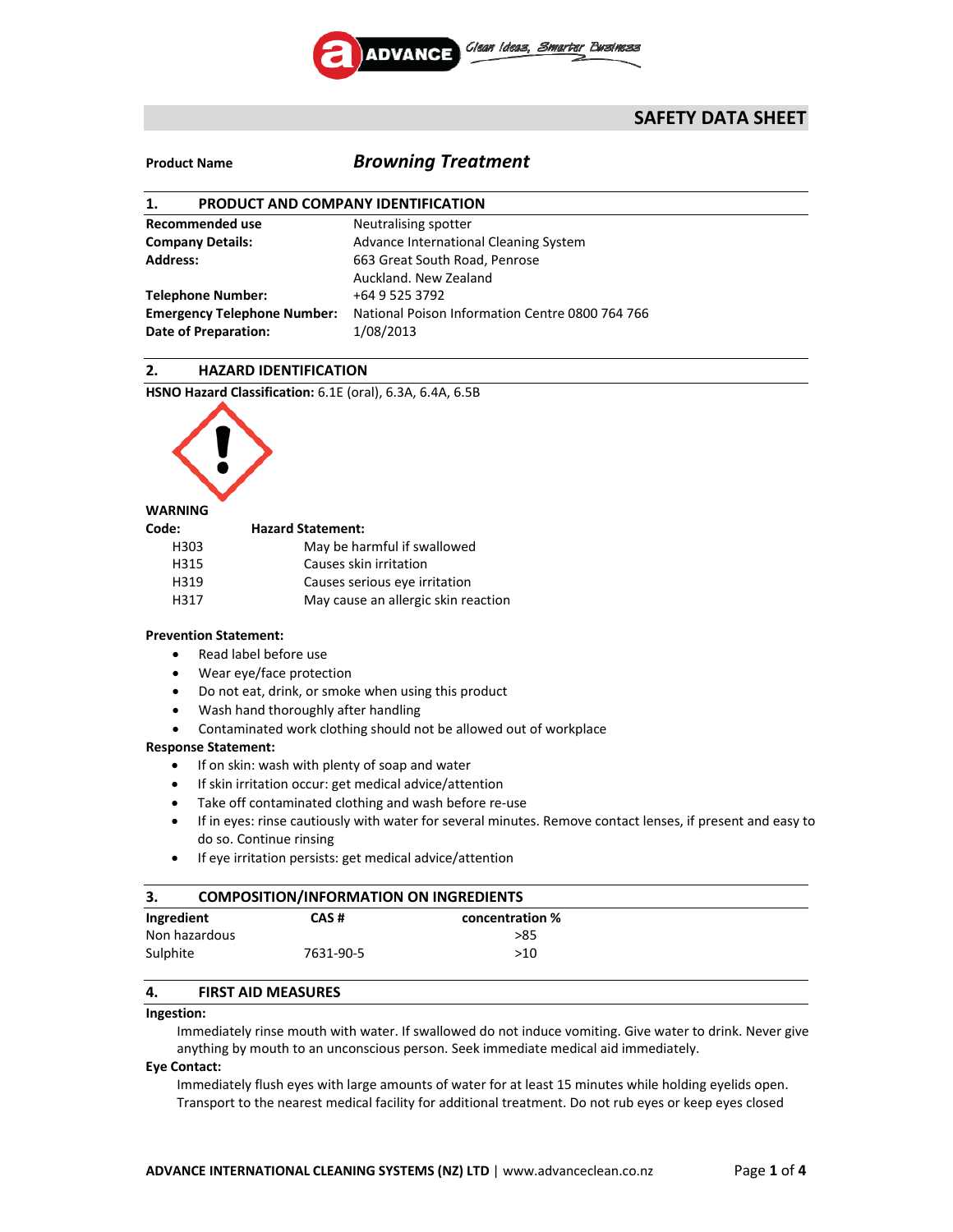

#### **Skin Contact:**

Remove contaminated clothing. Flush exposed area with water and follow by washing with soap if available. **Inhalation:**

Remove the effected person out to a ventilated area. If not breathing, give artificial respiration. If breathing is difficult, give oxygen. Seek medical attention.

# **5. FIRE FIGHTING MEASURE**

#### **Extinguishing Media:**

Use dry chemical powder, foam, polymer foam, and water spray or fog type extinguishers. Water may be ineffective on fire. However, water spray may be used to extinguish fires and to absorb heat. Keep containers cool and protect exposed material. If a leak or spill has not ignited, water spray may be used to flush spills away from exposures.

#### **Hazards from combustion products:**

This product is not combustible. However, following evaporation of aqueous component, residual material can burn if ignited. While burning, it will emit toxic fumes including carbon monoxide and carbon dioxide. **Precautions for fire fighters and special protective equipment:**

Fire fighters to wear self-contained breathing apparatus if risk of exposure to vapour or products of combustion as well as structural fire fighter's uniform.

#### **Hazachem code:**

None Assigned.

### **6. ACCIDENTAL RELEASE MEASURES**

#### **Emergency Precautions:**

Personnel involved in the clean up should wear full protective clothing. Evacuate all unnecessary personnel. Increase ventilation. Avoid walking through spilled product as it may slippery. Stop leak if safe to do so. Do not let product reach drain or waterways; advise the Environmental Protection Authority or your local Waste Management. Use clean, non‐sparking tools and equipment.

#### **Methods and Materials for Containment and Clean Up:**

Soak up spilled product using absorbent, non‐combustible material such as sand or soil. Avoid using sawdust or cellulose. When saturated, collect material into suitable, labelled, dry, sealable containers and hold for safe disposal. Once pick‐up is complete, flush spill site with plenty of water to eliminate any residue. Hold contaminated water for treatment/disposal.

# **7. HANDLING AND STORAGE**

#### **Handling:**

Wash thoroughly after handling. Use only in a well ventilated area. Avoid contact with eyes, skin and clothing. Empty containers retain product and residue (liquid or vapour), and can be dangerous. Keep container tightly closed. Always wash hands before smoking, eating or using the toilet. Wash contaminated clothing and other protective equipment before storage or re-use. Do not dispose of material to sewers or waterways.

#### **Storage:**

Store in cool, dry, well‐ventilated area away from incompatible substances. Keep containers closed at all times, check regularly for leak.

# **8. EXPOSURE CONTROLS / PERSONAL PROTECTION**

#### **Exposure Standards:**

The Occupational Safety and Health Service, NZ Department of Labour have set no Tolerable Exposure Limit (TEL) Workplace Exposure Standards (WES) for this substance.

#### **Biological limit values:**

None established.

#### **Engineering Controls:**

The use of local exhaust ventilation is recommended to control process emissions near the source. Laboratory samples should be handled in a fume hood. Provide mechanical ventilation of confined spaces. Use explosion proof ventilation equipment.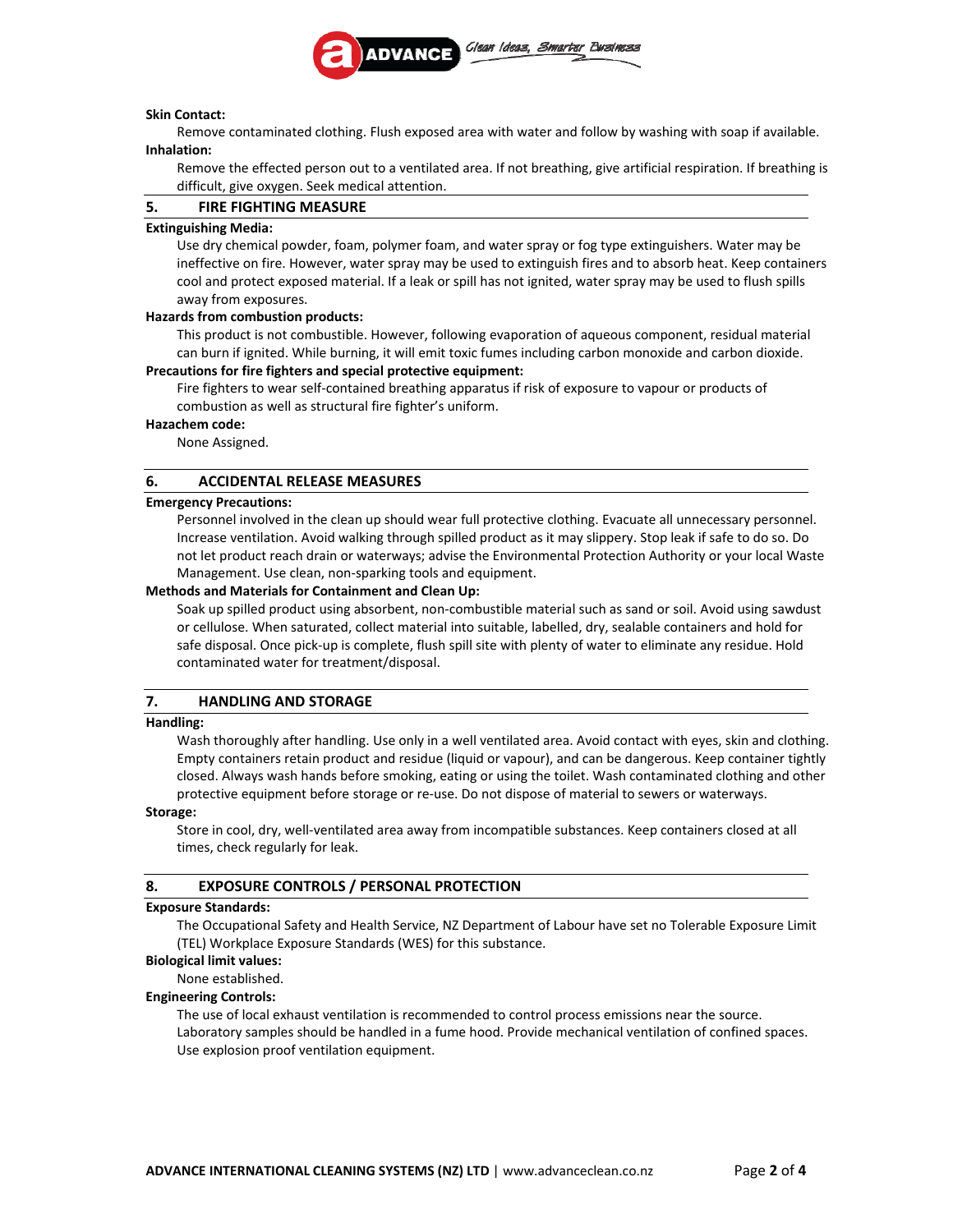

#### **Personal Protective Equipment**

#### **Respiratory Protection:**

Where concentration in air may exceed the limits described in the National Exposure Standards, it is recommended to use a half face filter mask to protect from overexposure by inhalation. A type "A" filter material is considered suitable for this product.

#### **Eye Protection:**

Always use safety glasses or a face shield when handling this product.

# **Skin/Body Protection:**

Always wear long sleeves and long trousers or coveralls, enclosed footwear or safety boots and chemical resistant gloves when manufacturing this product.

| 9.<br><b>PHYSICAL AND CHEMICAL PROPERTIES</b> |                  |
|-----------------------------------------------|------------------|
| Appearance:                                   | Clear colourless |
| <b>Physical State:</b>                        | Liguid           |
| Odour:                                        | distinctive      |
| pH:                                           | $11 + (-0.5)$    |
| Solubility:                                   | soluble in water |
| <b>Vapour Density:</b>                        | Not available    |
| <b>Boiling point:</b>                         | $>100$ deg       |
| <b>Freezing Point:</b>                        | degree           |
| <b>Ignition Point:</b>                        | not available    |
| <b>Flash Point:</b>                           | not available    |
| <b>Specific Gravity:</b>                      | 1.00             |
| Vapour pressure:<br>% Volatilities            | not available    |

## **10. STABILITY AND REACTIVITY**

| <b>Chemical Stability:</b>     | Stable at room temperature and pressure                                                              |
|--------------------------------|------------------------------------------------------------------------------------------------------|
| <b>Conditions to avoid:</b>    | Avoid excessive heat, direct sunlight, moisture, high temperatures                                   |
| <b>Incompatible Materials:</b> | Incompatible with oxidizing agents, acidic agents, including acidic clays and sources of<br>ignition |
|                                | <b>Hazardous decomposition:</b> When involved in a fire, this product will generate carbon monoxide  |
| <b>Hazardous reactions:</b>    | Oxidizing agents, mineral acids, halogenated organic compounds.                                      |

# **11. TOXICOLOGICAL INFORMATION**

No adverse health effects expected if the product is handled in accordance with the safety data sheet. Symptoms or effects that may arise if the product is mishandled and the overexposure occurs are:

# **Acute Effects**

**Ingestion:**

Small amounts of liquid aspirated into lungs during ingestion, or from vomiting. Ingestion of large amounts of this product will result in headaches, nausea, dizziness and tracheal burning.

#### **Eye Contact:**

This product is irritating and pain followed by swelling to the conjunctiva.

#### **Skin Contact:**

This product is irritating to skin.

#### **Inhalation:**

Irritating to respiratory tract. Exposure to high concentrations over an extended period of time may result in muscle weakness, tingling in hands and feet, blurred vision, headaches, nausea, loss of appetite, hallucinations and possible loss of consciousness.

| <b>ECOLOGICAL INFORMATION</b><br>12. |  |
|--------------------------------------|--|
|--------------------------------------|--|

| Persistence/ degradability: | The substance is aerobically readily biodegradable                |
|-----------------------------|-------------------------------------------------------------------|
| Mobility:                   | No data available for this product. Avoid contaminating waterways |

# **13. DISPOSAL COSIDERATIONS**